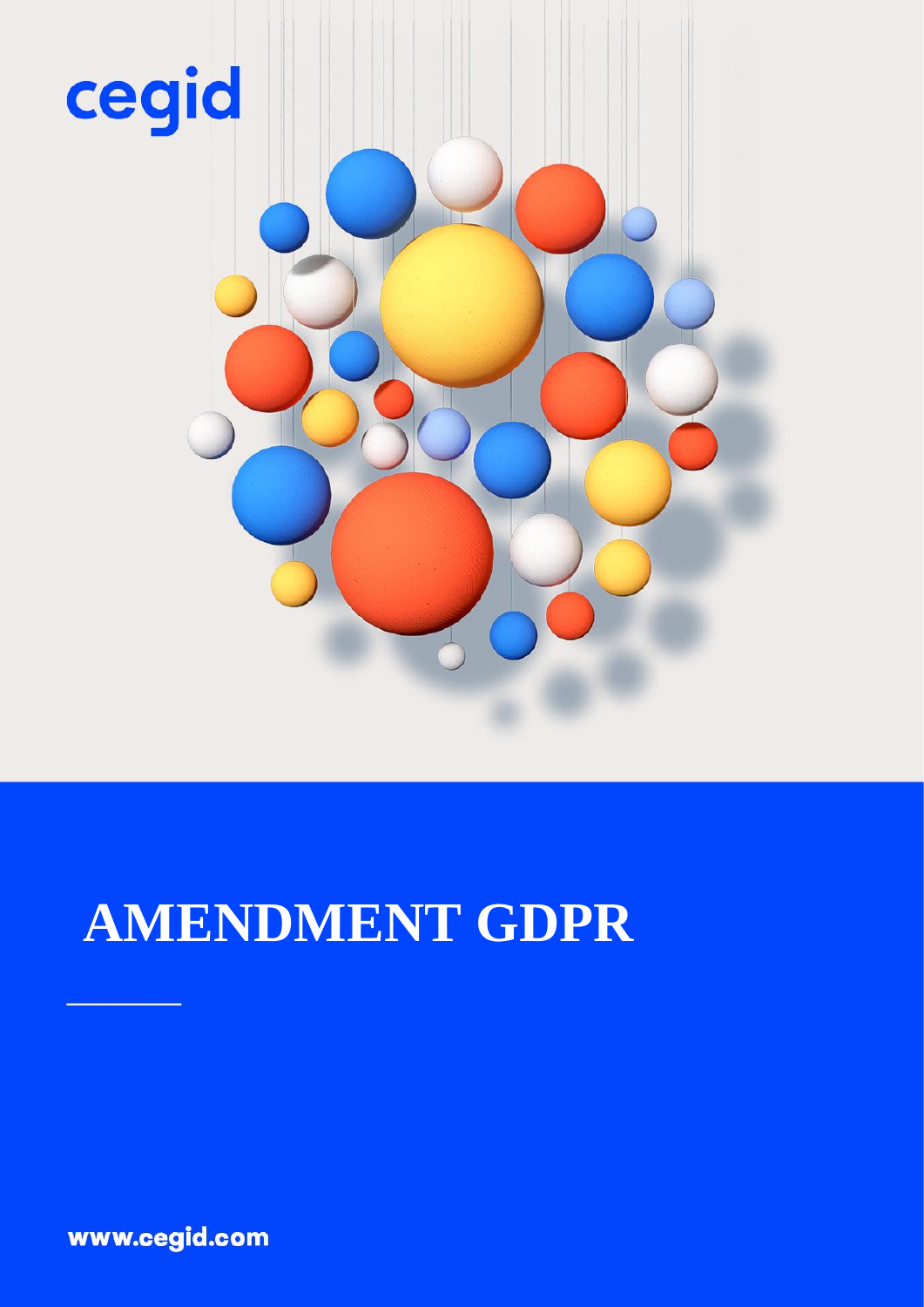# **About this document**

This document is composed of:

- 1. The Information note relating to the amendment taken in application of regulation (EU) 2016/679 on personal data protection (« GDPR »)
- 2. The Amendment taken in application of GDPR
- 3. Appendix "Data Protection policy "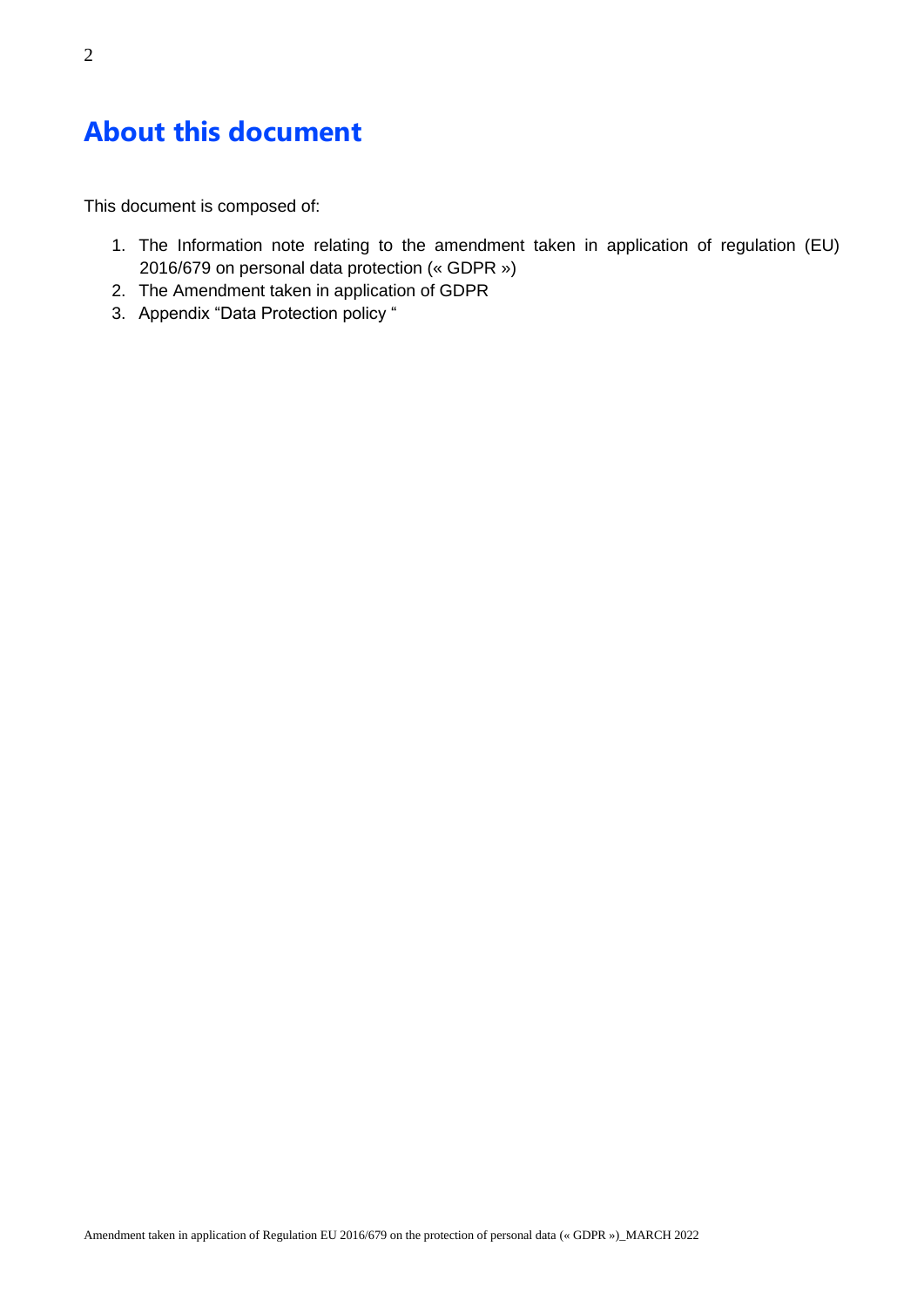#### **AMENDMENT TAKEN IN APPLICATION OF REGULATION EU 2016/679 ON THE PROTECTION OF PERSONAL DATA (« GDPR ») INFORMATION NOTE**

#### **INTRODUCTION**

On 25 May 2018, the existing laws that regulate the processing of personal data in Europe will change. The Data Protection Directive (95/46/EC) and much national legislation enacted pursuant to it will be replaced by the General Data Protection Regulation EU 2016/679 (the "GDPR"). The GDPR introduces significant changes to data protection obligations imposed on organizations.

Article 28 paragraph 3 of the GDPR states that processing by a processor shall be governed by a contract that sets out data protection clauses.

The purpose of the present amendment is to:

- Modify all the signed and active contract(s) between Cegid SAS and your company in relation to SaaS services, software with associated services (assistance…) or any other service and/or performance where Cegid processes personal data on behalf of your company, in order to comply with the provisions of the GDPR;
- Add clauses on data protection in application of the GDPR.

This amendment is composed of:

**- Appendix** "Data Protection policy"

#### **HOW TO SIGN THIS AMENDMENT?**

**1.** Fill in information relating to your company on the first page of the amendment.

**2**. Fill in information relating to the signatory and the date of signature on the second page of the amendment.

**3**. Sign the amendment and send it (including appendix) to [dataprivacy@cegid.com.](mailto:dataprivacy@cegid.com) When sending email, please provide your client number (which could be found out on bills, purchase order, delivery note…).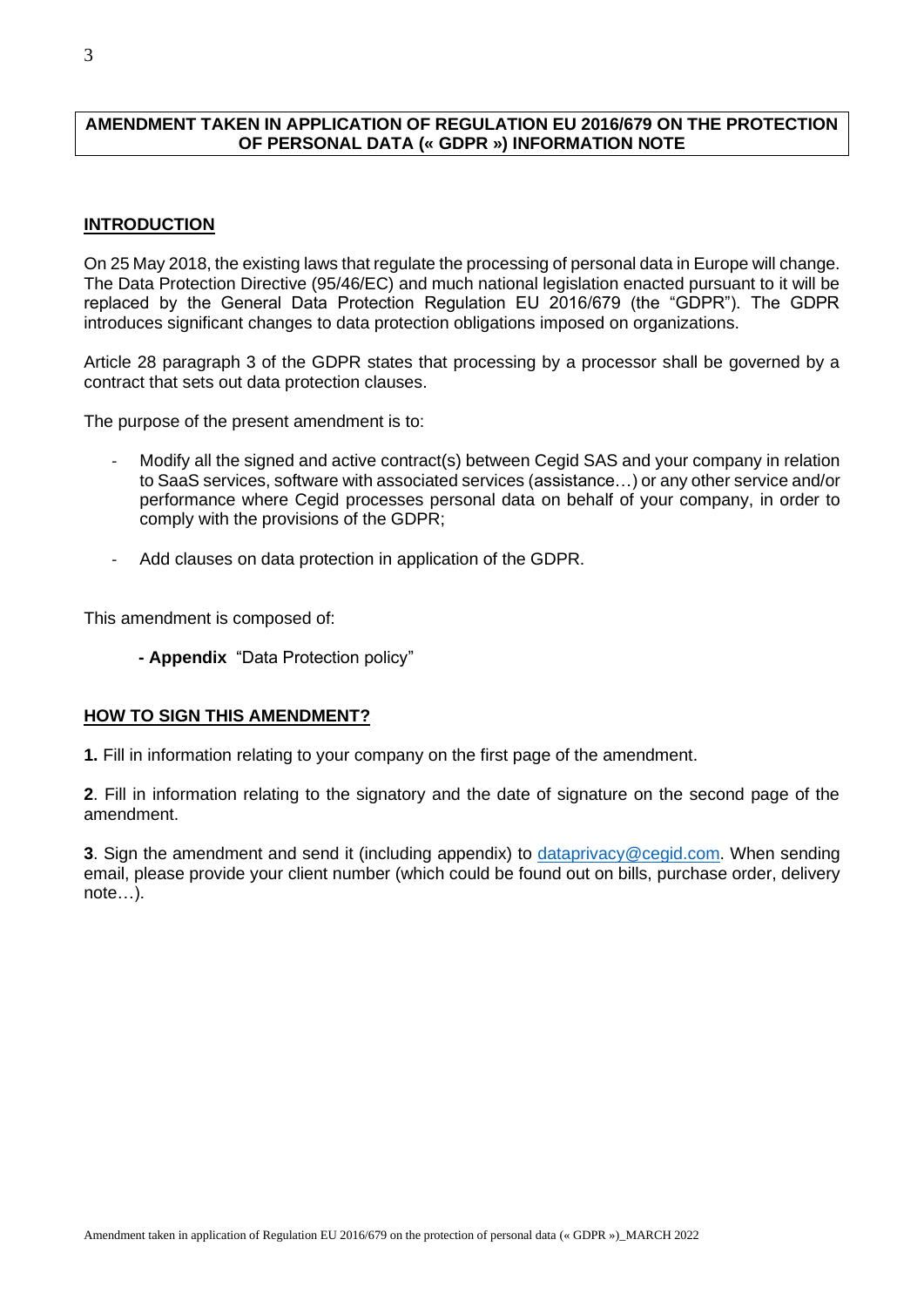#### **AMENDMENT TAKEN IN APPLICATION OF REGULATION EU 2016/679 ON THE PROTECTION OF PERSONAL DATA (GDPR)**

#### **BETWEEN**

**Cegid SAS**, French simplified joint stock company (Société par Actions Simplifiée) with share capital of 18 606 860 euros, having its head office and its principal place of business located at 52 Quai Sédallian 69279 Lyon Cedex 09, registered in the Lyon Corporate and Trade Register (RCS) under n° 410 218 010,

Duly represented by **Laurent BLANCHARD** acting as **Chief Operating Officer,**

Hereinafter referred to as « **Cegid** »;

#### **AND**

**\_\_\_\_\_\_\_\_\_**, company […] with share capital of […] euros, having its head office and its principal place of business located at […], registered in […] under No […], Duly represented by [...] acting as [...],

Hereinafter referred to as the « **Client** »;

The Client and Cegid hereinafter referred individually as a « **Party** » and collectively as « **Parties** ».

#### **PREAMBLE**

On 25 May 2018, the existing laws that regulate the processing of personal data in Europe will change. The Data Protection Directive (95/46/EC) and much national legislation enacted pursuant to it will be replaced by the General Data Protection Regulation EU 2016/679 (the "GDPR"). The GDPR introduces significant changes to data protection obligations imposed on organizations.

Article 28 paragraph 3 of the GDPR states that processing by a processor shall be governed by a contract that sets out data protection clauses.

#### **ARTICLE 1 – OBJECT OF THE AMENDMENT**

The purpose of the present amendment is to:

- Modify all the signed contracts that are in effect between Cegid and the Client in relation to SaaS services, software package along with its associated services or any other service and/or performance provided by Cegid for which Cegid processes personal data (hereinafter the « Agreements ») in order to comply with the provisions of the GDPR;
- Agree on contractual data protection clauses in application of the GDPR.

Hence, the present amendment invalidates and replaces the existing data protection related dispositions in the Agreements.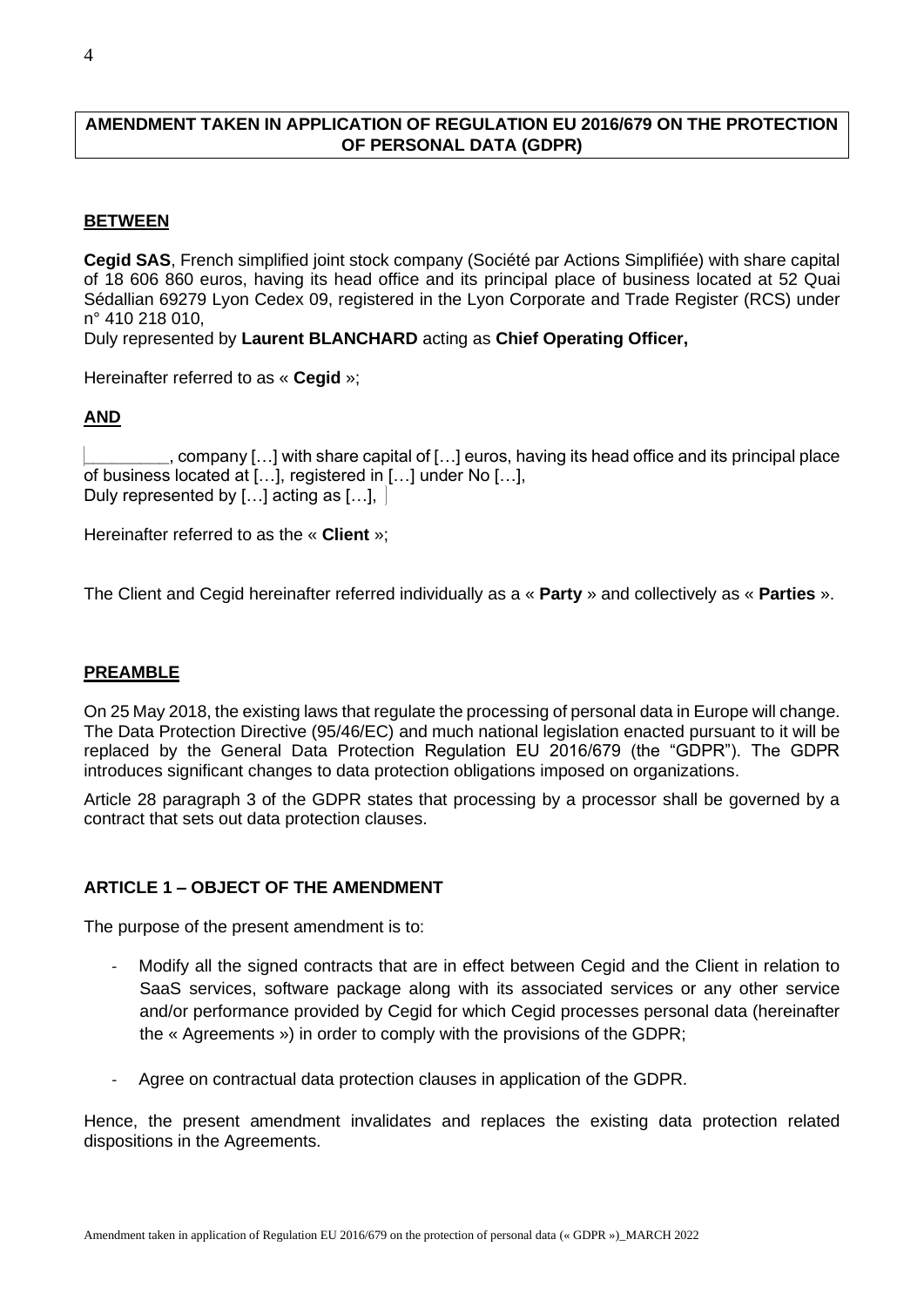#### **ARTICLE 2 – DATA PROTECTION POLICY**

The relevant personal data protection policies are detailed in the following appendix.

The Appendix shall form part of the present amendment.

#### **ARTICLE 3 – ENTRY INTO FORCE**

This Amendment is effective as of May the 25<sup>th</sup> 2018 and will remain valid until for the duration of the Agreements.

#### **ARTICLE 4 – MISCELLANEOUS PROVISIONS**

The present Amendment supersedes the applicable dispositions of the Agreements.

All the provisions not expressly amended under this Amendment shall remain unchanged and in force between the Parties.

**In two (2) original copies, in Lyon on \_\_\_\_\_\_\_\_\_**

| <b>For Cegid</b>                                                      | <b>FOR THE CLIENT</b>            |
|-----------------------------------------------------------------------|----------------------------------|
|                                                                       |                                  |
|                                                                       |                                  |
|                                                                       |                                  |
|                                                                       |                                  |
| <b>Laurent BLANCHARD</b><br><b>Acting as: Chief Operating Officer</b> | [Name/ Surname]<br>Acting as: [] |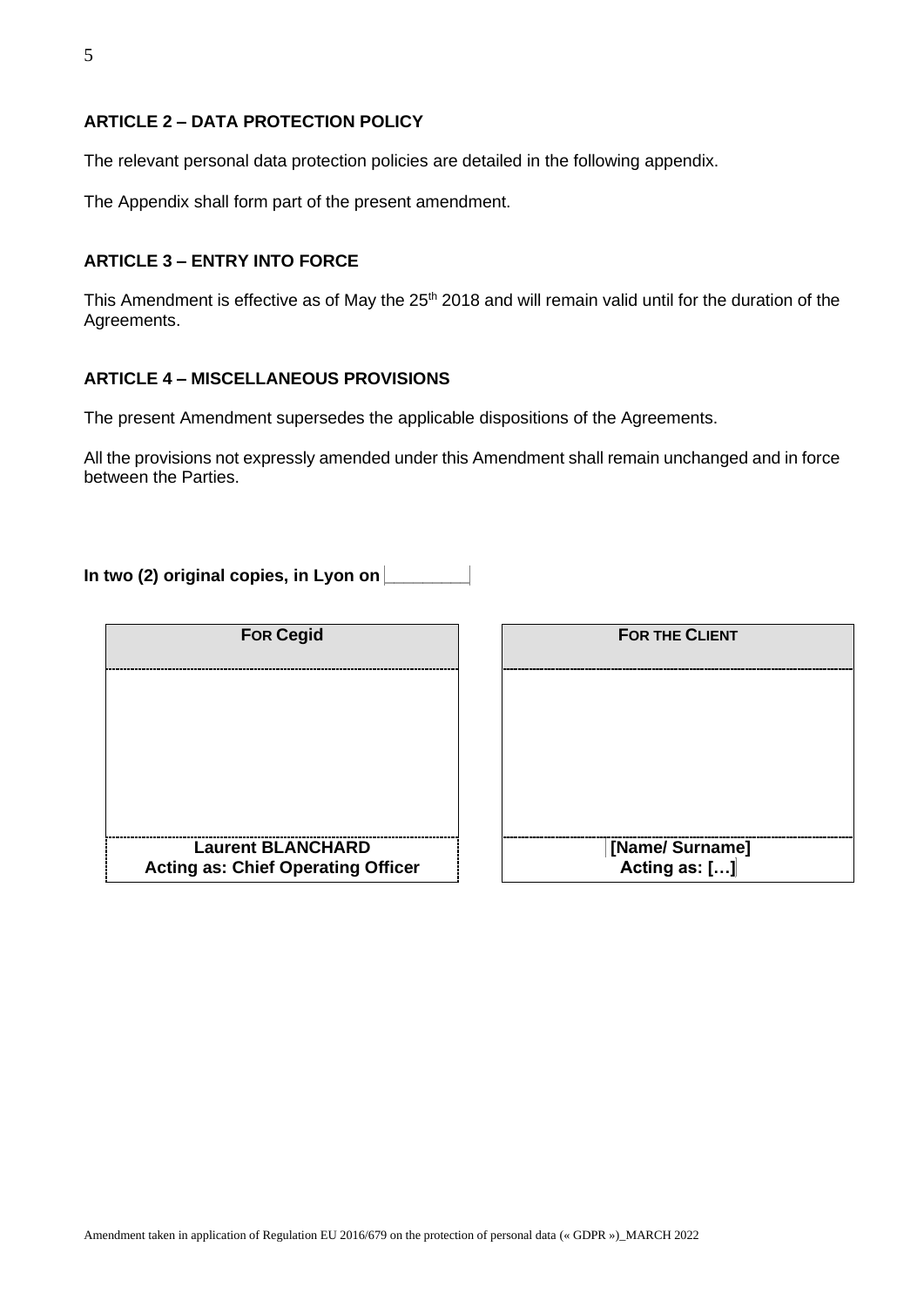This Appendix applies to the processing of Personal Data (as defined in section 1 below) related to all services provided by Cegid (the "**Service**") under the Agreements.

# **1. DEFINITIONS**

In the present Appendix, the capitalized terms and expressions, whether in singular or plural, have the following meaning:

**Applicable Law**: Means the European Union Regulation 2016/679 from the European Parliament and the council on April 27th, 2016, related to the protection of the Personal Data of physical persons and the free circulation of that Personal Data, this regulation, repealing the Directive 95/46/CE (the "GDPR"), and the French law n°78/17 from January 6th, 1978 as modified.

**Client Data:** Means information and data (including Personal Data), of which the Client is the owner and/or controller and that the Client enters, fills in, transmits, collects, stores and or processes in connection with performance of the Agreement.

**Documentation:** Means the information made available by Cegid describing the methods for use of the Service, in the form of user documentation accompanying the Service and/or online help.

**Personal Data**: Means to the personal data of data subject as defined in the Applicable Law that the Client processes in the context of the Contract.

**Terms of Service:** Means the document describing the specific conditions related to content, limitations, term, Support, performance and invoicing applicable to the Service. The Terms of Service may be updated pursuant to Clause "Amendments of Terms of Service" and the latest version of the Terms of Service is accessible at all times on Cegid website http://www.cegid.com/en/terms-andconditions/ or any other website address notified by Cegid. The Terms of Service prevail over these terms and conditions, except expressly provided herein.

The provisions of this Appendix apply to the processing of Personal Data carried out under the Agreement.

# **2. GENERAL PRINCIPLES**

2.1. Under the provisions of the Applicable Law and in the execution of the Agreement:

- the Client acts as controller of Personal Data or, where appropriate, as processor of its clients;

- Cegid acts as processor only on behalf of and according to the documented and lawful instructions of the Client.

2.2. The Parties recognize that the achievement of the purpose of the Contract and, if the Contract concerns a SaaS solution, the use of the Service and its functionalities in accordance with its Documentation, constitute the documented instructions of the Client.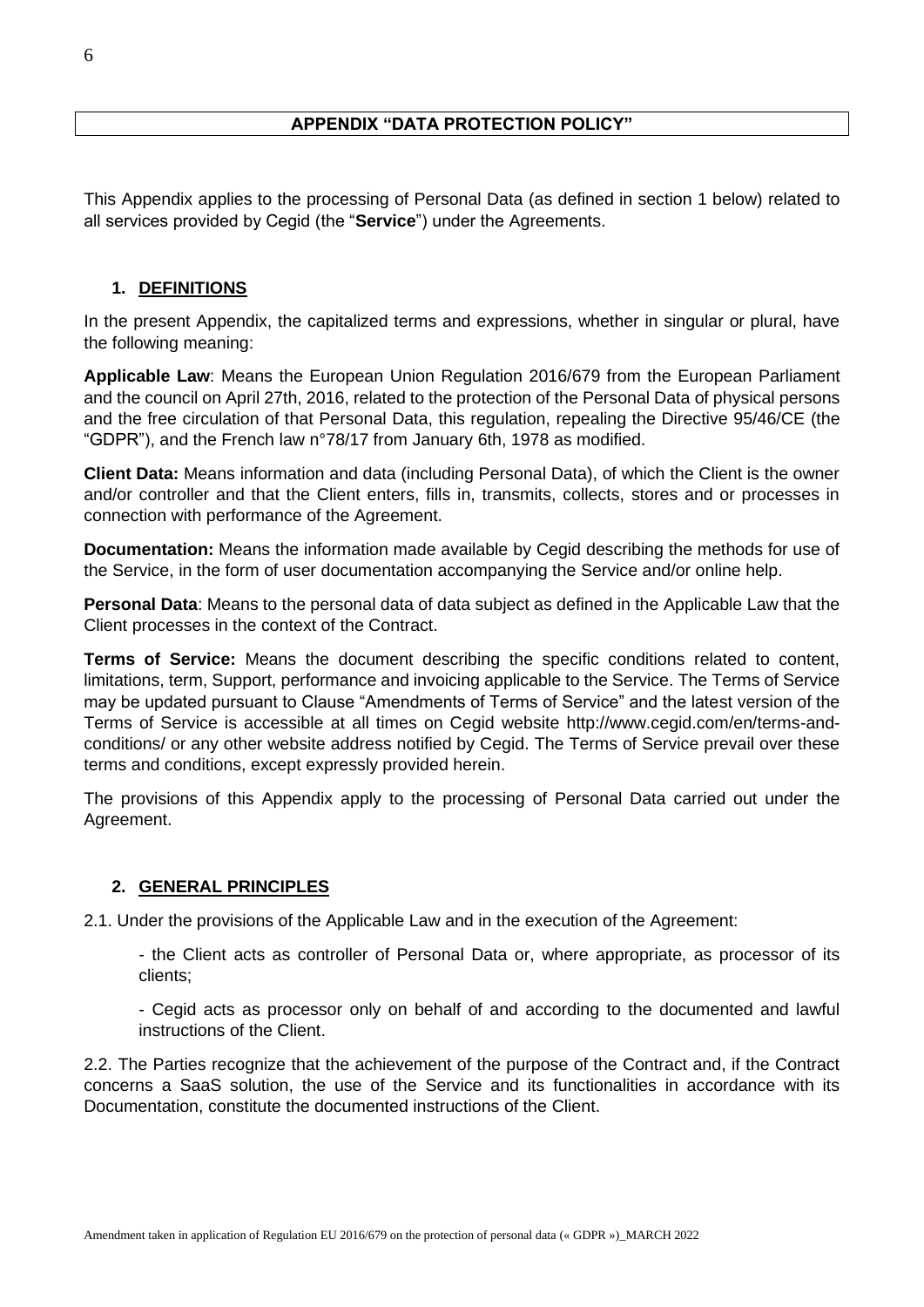All additional instructions of the Client shall be in writing, specify the concerned purpose and the required operation. The implementation of any additional instructions will be subject to the acceptance by the Client of the quotation issued by Cegid if these additional instructions exceed the contractual obligations of Cegid as processor or those imposed by the Applicable Law.

Cegid undertakes to inform the Client by any means within five (5) days from the acknowledgement by Cegid of the instruction if, this instruction constitutes a violation of the Applicable Law. Cegid reserves the right not to implement the instructions that do not comply with the Application Law.

2.3. The Client acknowledges that it has the exclusive control and knowledge, including the origin, of the Personal Data processed in the performance of the Contract. The Client guarantees compliance with all its obligations as controller or, where appropriate, processor.

2.4. Unless the Applicable Law requires the storage of Personal Data, Cegid will delete the Personal Data and any copies at the expiration of the Agreement under the conditions mentioned in the Agreement.

2.5. Subject to notification of the Client as described in article 5 « Subprocessing » of this Appendix, Cegid may transfer the Personal Data for the performance of the Agreement. In any case, Cegid cannot transfer the Personal Data, without implementing the appropriate safeguards according to article 46 of the GDPR, outside:

- the European Union, or
- the European Economic Area, or
- a third country recognised by the European Commission as ensuring an adequate level of protection in application of the Applicable Law.

2.6. Cegid commits to maintaining a record of the processing activities as defined in article 30.2 of the GDPR as processor.

# **3. SECURITY OF PERSONAL DATA**

3.1. Pursuant to article 32.1 of the GDPR, the Client recognizes that Cegid implements appropriate technical and organisation measures in order to guarantee a level of security appropriate to the risks. The means implemented by Cegid are listed in a dedicated document and the latest version is at the disposal of the Client upon request.

In accordance with the Applicable Law, the Client is committed to implementing the appropriate technical and organisation measures in order to guarantee a level of security appropriate to the risks as data controller.

3.2 If the Agreement concerns a SaaS solution, it is understood that Cegid is responsible for the security of the Service only for matters falling within its control. Therefore, the Client remains responsible for the security and the confidentiality of its systems and its policy of access to the Service. It is its responsibility to make sure that the usages and the configuration choices of the Service at its disposal comply with the requirements of the Applicable Law. It is understood that Cegid is under no obligation to protect personal data which are stored or transferred outside the Service by the Client or by Cegid on the instructions of the Client and outside the strict execution of the Service.

3.3 Cegid ensures that its employees authorized to process Personal Data are committed to respecting the confidentiality, as provided under the Agreement.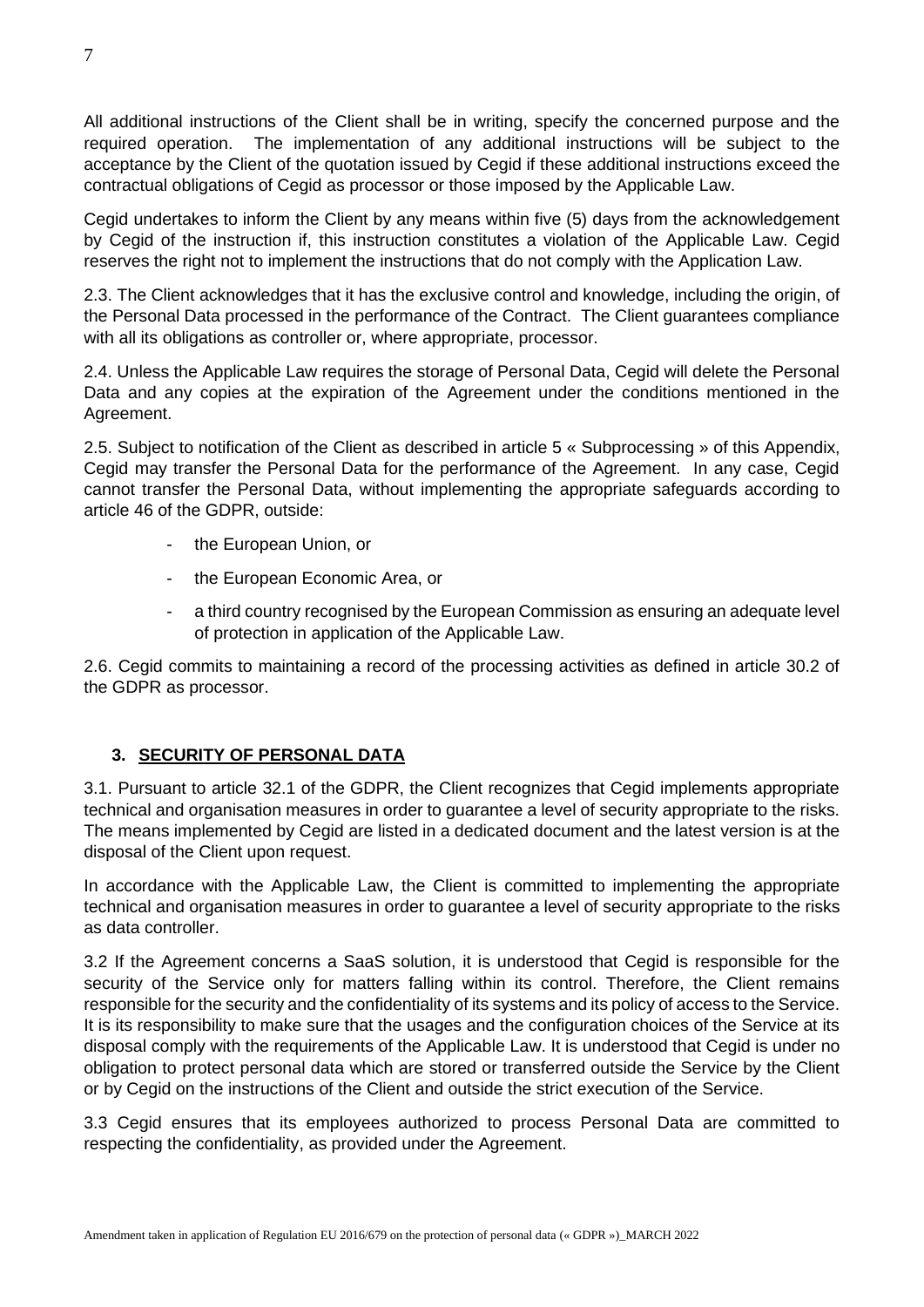# **4. COOPERATION WITH THE CLIENT**

4.1. Cegid shall inform the Client without undue delay after reception, of any investigation, request or complaint addressed to Cegid by any data subject concerned by the processing of its Personal Data performed in the context of the Agreement.

As controller, the Client remains responsible of the response to be provided to such data subject and Cegid undertakes not to answer such requests. Nevertheless, taking into account the nature of the processing of the Personal Data, Cegid undertakes, by appropriate technical and organisational measures and insofar as this is possible, to help the Client for the fulfilment of its obligation to respond to such requests.

4.2. Upon written request of the Client, Cegid provides the Client, at the expense of the latter if the request exceeds Cegid's contractual obligations as processor or those imposed by the Applicable Law, with any significant information within its possession in order to help the Client with the requirements of the Applicable Law, including privacy impact assessments related to Personal Data protection carried out by and under the sole responsibility of the Client, as well as prior consultations with the competent control authority which may arise.

# **5. NOTIFICATION OF PERSONAL DATA BREACHES**

5.1. Cegid shall notify the Client without undue delay after becoming aware of any breach of security leading to the accidental or unlawful destruction, loss, alteration, unauthorized disclosure of, or access to, Personal Data transmitted, stored or otherwise processed.

5.2. Cegid shall provide the Client without undue delay following the notification of the Personal Data breach and where possible, with the following information:

- the nature of the breach;
- the categories and the approximate number of data subjects affected by the breach;
- the categories and the approximate number of Personal Data records concerned;
- describe the likely consequences of the personal data breach;
- the description of the measures taken or proposed by Cegid in order to address the Personal Data breach, including, where appropriate, measures to mitigate its possible adverse effects.

#### **6. SUBPROCESSING**

6.1. The Client authorises Cegid to engage sub-processors in order to carry out processing activities of Personal Data on behalf of the Client necessary for the execution of the Agreement.

6.2. Cegid undertakes to engage sub-processors that provide sufficient guarantees to implement appropriate technical and organisational measures in such a manner that the processing will meet the requirements of the Applicable Law.

6.3. Cegid undertakes to contractually impose its sub-processors a level of obligation on Personal Data protection at least equivalent to the one set down in the Agreement and the Applicable Law. Cegid shall remain fully liable to the Client for the performance of that sub-processor's obligations.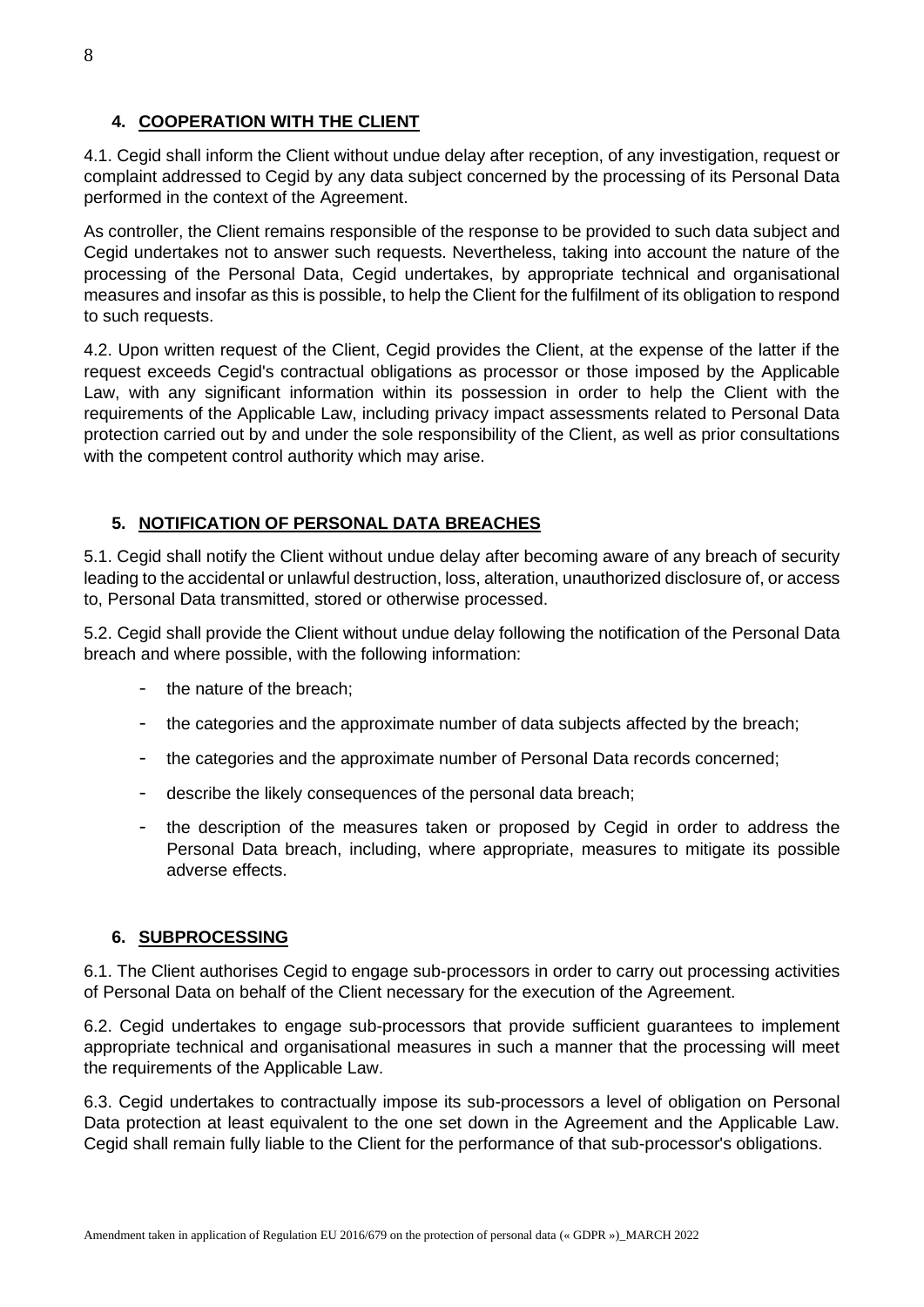- 6.4. Cegid undertakes to only engage a sub-processor:
	- established in a member state of the European Union or the European Economic Area, or
	- established in a third country recognised by the European Commission as ensuring an adequate level of protection in application of the Applicable Law, or
	- with the appropriate guarantees pursuant to article 46 of the GDPR.

6.5. The list of Cegid's sub-processors is provided upon a written request of the Client. Cegid undertakes to inform the Client of any addition or replacement of sub-processors as soon as possible.

The Client may formulate its objections in writing within ten (10) business days from the reception of the information. The Client recognises and accepts that the absence of objection within this period constitutes the acceptance of the sub-processor.

In case of objection, Cegid shall provide the Client with all elements to set aside those objections. If the Client maintains its objections, the Parties undertake to meet and discuss in good faith for the continuation of their contractual relationship.

### **7. COMPLIANCE AND AUDIT**

Cegid provides the Client, by e-mail and upon its request, with any document required to prove compliance with its obligations as processor under the Agreement. Any other mode of transmission of those documents involving a cost for Cegid, requested by the Client, will be carried out at its expenses.

The Client may request further clarifications from Cegid if the documents provided are not adequate for verifying Cegid's compliance with its obligations as processor under the Agreement. In such case, the Client may request further clarifications to Cegid, by written, by registered letter with an acknowledgement of receipt, justifying and documenting its request. Cegid undertakes to provide a response to the Client as soon as possible.

If despite Cegid's response, the Client questions the veracity of the completeness of the information submitted, the Client may carry out an on-site audit provided that the following conditions are met:

(i) the Client addresses a written request for an on-site audit to Cegid, by registered letter with an acknowledgement of receipt, justifying and documenting its request;

(ii) Cegid undertakes to provide a response to the Client within thirty (30) days following the date of the reception of the request specifying the scope and the conditions of the on-site audit. The verifications carried out on this audit shall take place at Cegid's premises where the IT means of the infrastructure are placed for operating the Service and/or any services as processor, and as far as those verifications will not disrupt the performance of the Service and/or any services. The duration of the audit may not exceed two (2) business days that will be invoiced by Cegid to the Client according to the applicable rates during the course of the audit. If another audit is scheduled on the same date, Cegid may postpone the audit without exceeding fifteen (15) working days from the initial date of audit.

The Parties agree that no audit can be scheduled in June and December.

(iii) This audit can be carried out by the Client's internal auditors or can be entrusted to noncompeting contractors at the Client's choice;